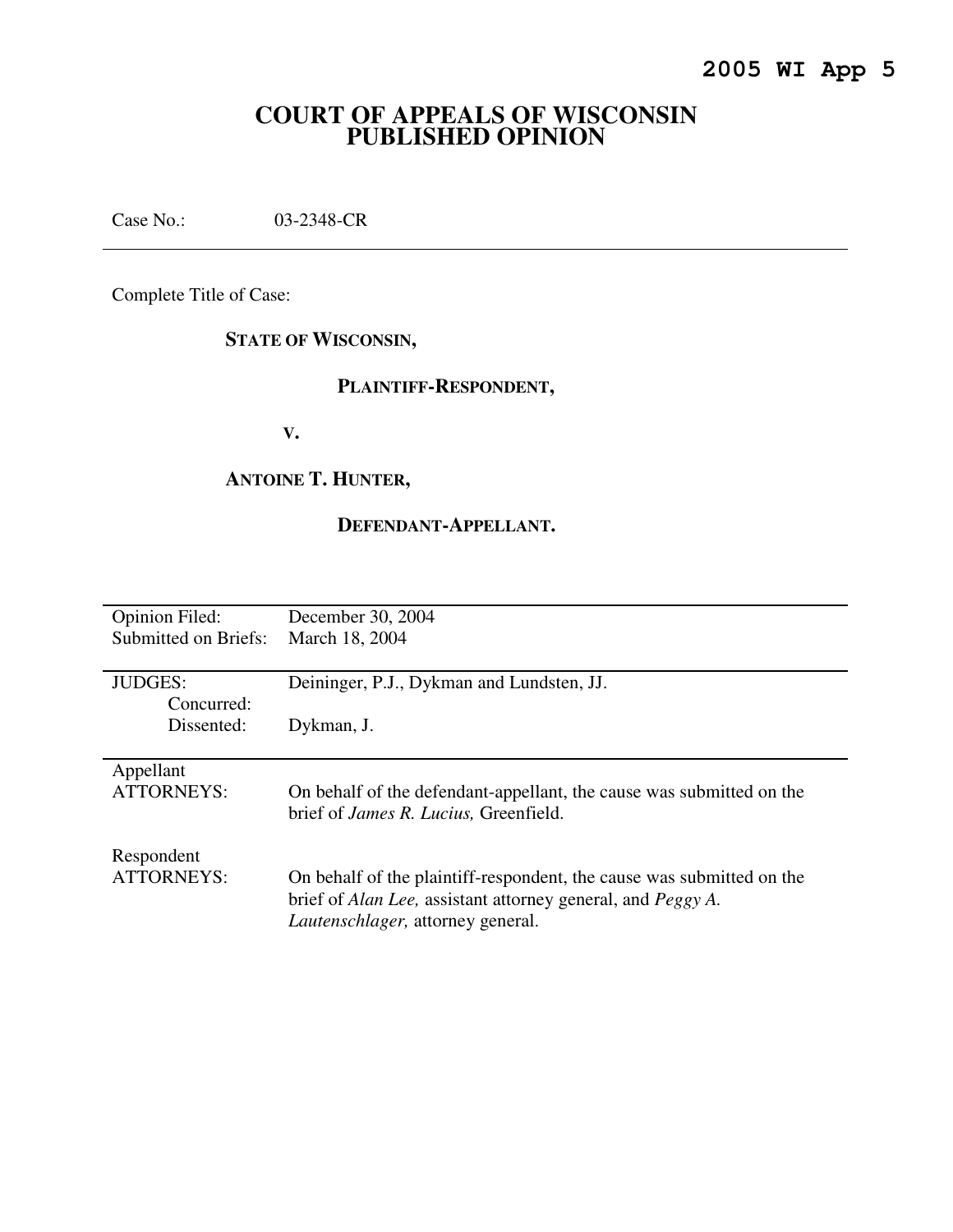# **2005 WI App 5**

# **COURT OF APPEALS DECISION DATED AND FILED**

### **December 30, 2004**

**Cornelia G. Clark Clerk of Court of Appeals**

# **Appeal No. 03-2348-CR Cir. Ct. No. 00CF003773**

#### **NOTICE**

 **This opinion is subject to further editing. If published, the official version will appear in the bound volume of the Official Reports.** 

**A party may file with the Supreme Court a petition to review an adverse decision by the Court of Appeals.** *See* **WIS. STAT. § 808.10 and RULE 809.62.** 

### **STATE OF WISCONSIN IN COURT OF APPEALS**

**STATE OF WISCONSIN,** 

### **PLAINTIFF-RESPONDENT,**

 **V.** 

**ANTOINE T. HUNTER,** 

 **DEFENDANT-APPELLANT.** 

 APPEAL from a judgment and an order of the circuit court for Milwaukee County: RICHARD J. SANKOVITZ, Judge. *Affirmed*.

Before Deininger, P.J., Dykman and Lundsten, JJ.

¶1 DEININGER, P.J. Antoine Hunter appeals a judgment of conviction for possession of cocaine with intent to deliver. He also appeals an order that denied his postconviction motion to withdraw his no contest plea. Hunter claims that the trial court made comments following a suppression hearing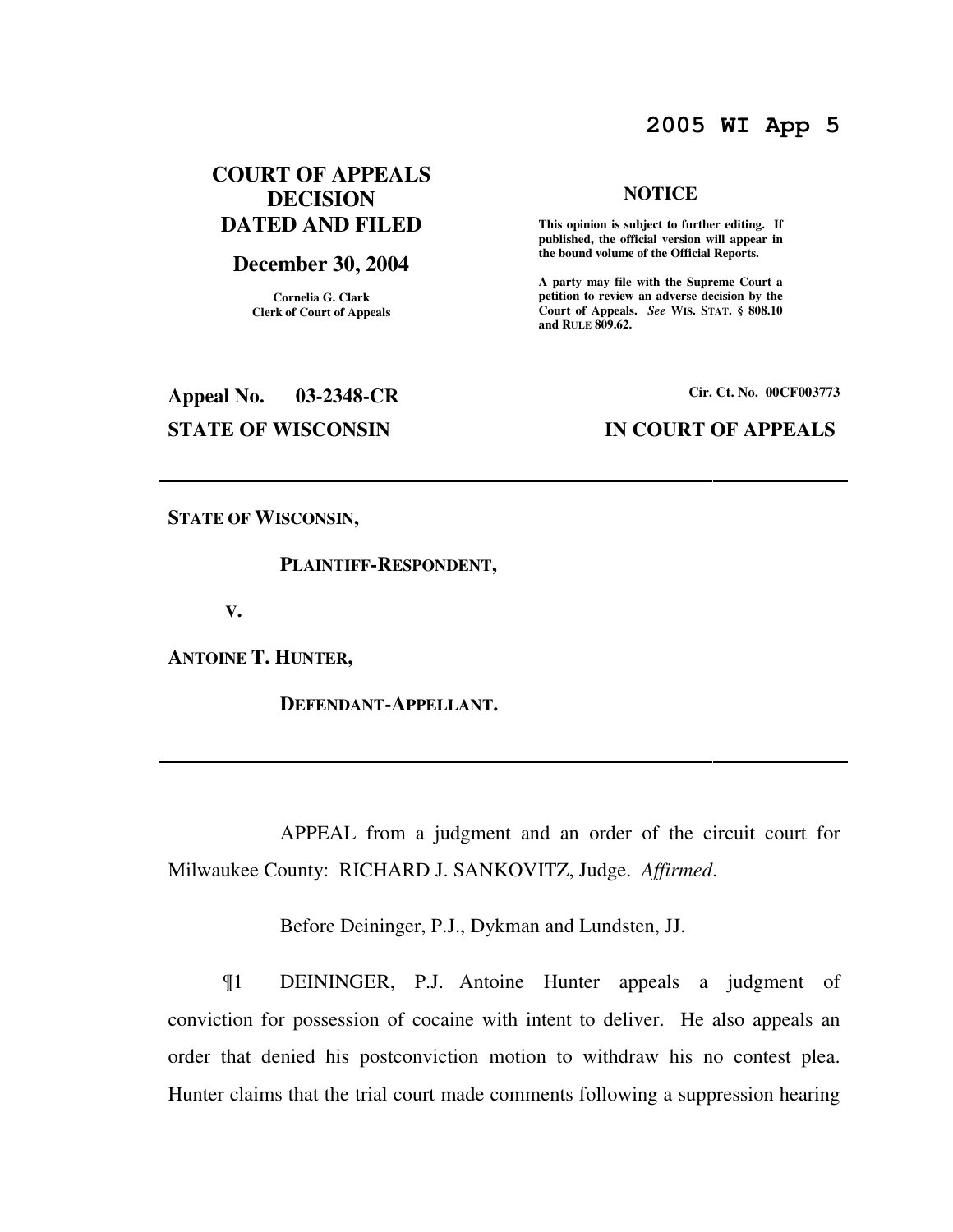that constituted judicial involvement in plea negotiations, thereby rendering his subsequent no contest plea involuntary per se under our holding in *State v. Williams*, 2003 WI App 116, 265 Wis. 2d 229, 666 N.W.2d 58. Because the comments at issue did not amount to "judicial participation in plea negotiations" within the meaning of *Williams*, *id*., ¶2, and because Hunter does not argue on appeal that the comments actually coerced him into tendering a plea, we conclude that Hunter is not entitled to withdraw his no contest plea. Consequently, we affirm the appealed judgment and order.

### **BACKGROUND**

 ¶2 The State charged Hunter with one count of possession with intent to deliver a quantity of cocaine. Hunter appeared before the trial court on October 25, 2000, for a hearing on his motion to suppress evidence. The trial court denied Hunter's motion and, noting that "[t]his was identified as a dispositive motion," asked the parties if the case should be set "for projected guilty plea." Hunter's attorney informed the court that the case should instead be scheduled for a final pretrial and trial. The trial court responded as follows:

> THE COURT: It is unlikely in this case that you're going to be acquitted given the amount of drugs that were seized and where they were seized from and the statements that you have given. You may hold out hope for that, but I want to just be clear and plain with you. This is a case where you are likely to be convicted. If you want to exercise the opportunity to get some credit and in other words to catch a break, then there is a time for coming forward and admitting your guilt.

> If you would rather fight this and have a jury find you guilty you will be convicted and you will be sentenced, but you won't get the credit that you would otherwise get by coming forward. Now, I don't say these things to tell you that you don't have a right to a trial. You have a right to sit there as you have today. I will tell you this. You would best be well-behaved during trial because I'm not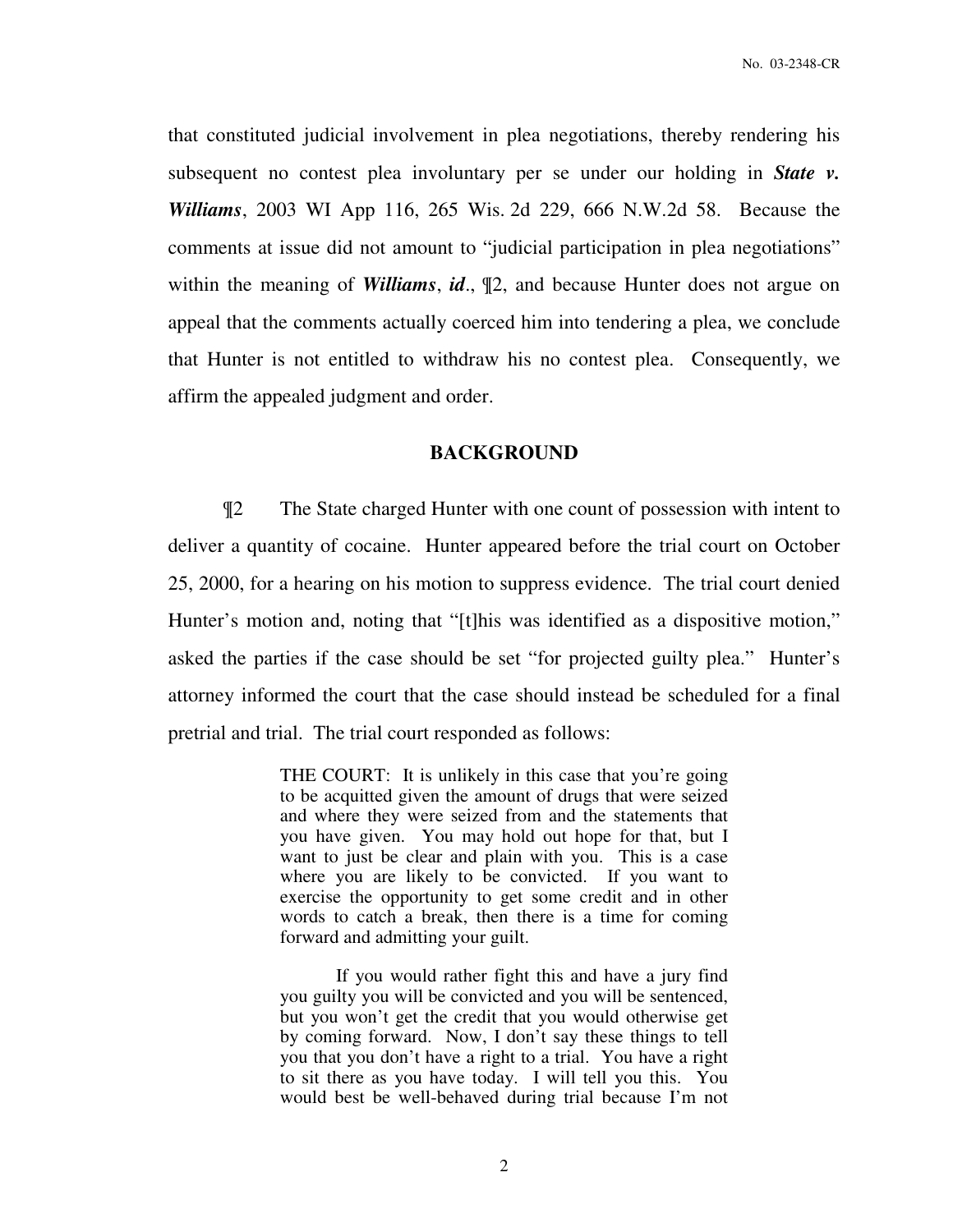going to subject a jury to what you have subjected me to today.

[HUNTER]: May I say something?

THE COURT: No you may not. I want you to consider carefully what your odds are at trial and consider carefully whether it's in your best interest to try this case given the weighty evidence against you. Let's go off the record and set a date for final pretrial and trial.

¶3 After several more court appearances that we describe later in this opinion, Hunter tendered a no contest plea on May 2, 2001, to the single charge against him. The trial court accepted the plea and subsequently sentenced him to sixty-six months of imprisonment, with a thirty-month term of initial confinement and thirty-six months of extended supervision, which was consistent with the State's recommendation as set forth in the parties' plea agreement.

¶4 Hunter moved postconviction to withdraw his plea, contending that the trial court had improperly influenced him to plead no contest. In an affidavit supporting his motion, Hunter averred that the court's comments at the October 25, 2000, motion hearing had caused him to plead no contest in May of 2001. The trial court denied the motion without a hearing, concluding that *Williams* did not apply and that Hunter had failed to make a sufficient showing that his plea had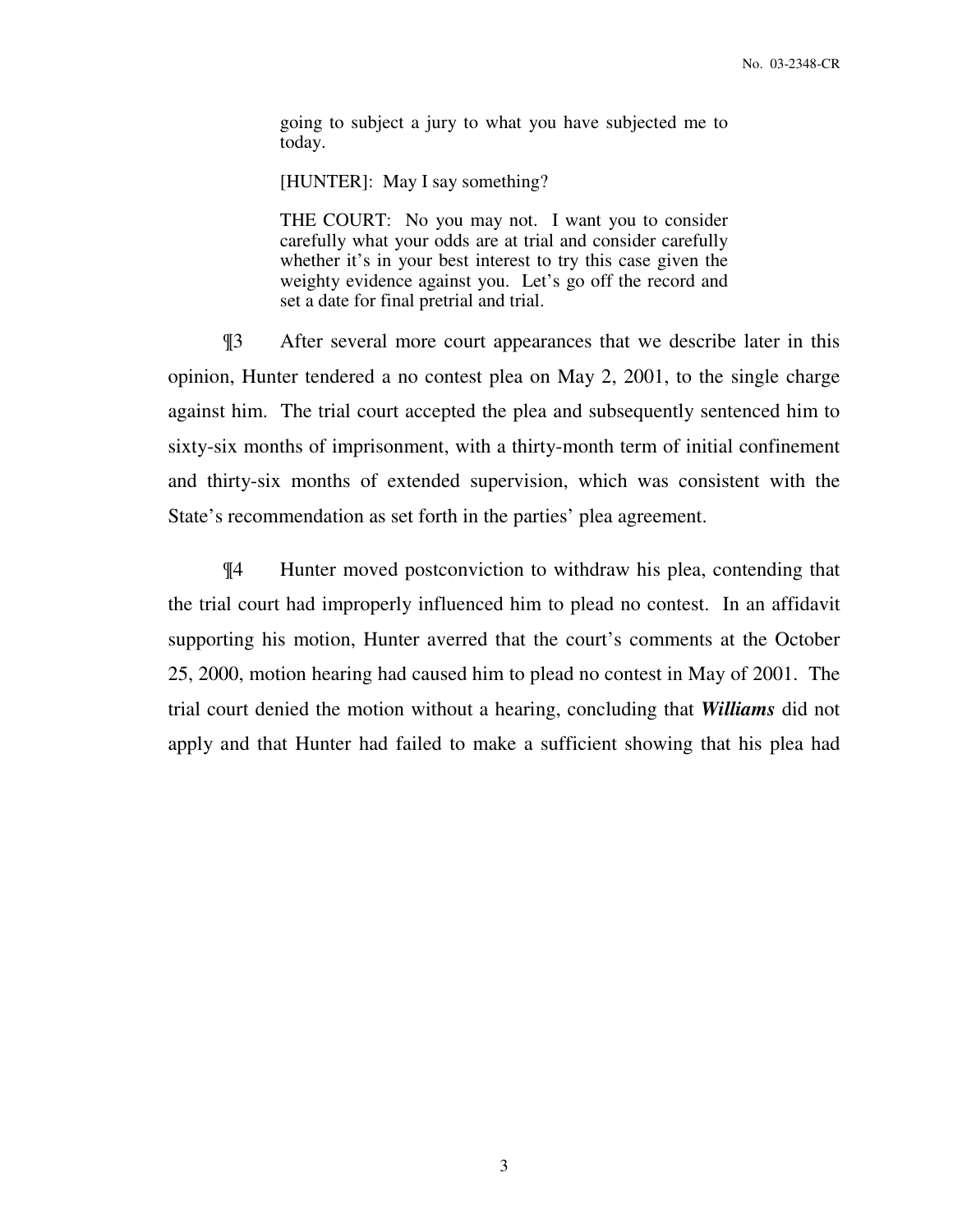been coerced. Hunter appeals the judgment of conviction and the denial of his postconviction plea withdrawal motion.<sup>1</sup>

### **ANALYSIS**

 ¶5 A defendant who seeks to withdraw a plea after sentencing has the burden of showing by "clear and convincing evidence" that a "manifest injustice" would result if the withdrawal were not permitted. *State v. Truman,* 187 Wis. 2d 622, 625, 523 N.W.2d 177 (Ct. App. 1994) (citation omitted). To meet this standard, a defendant must show "serious questions affecting the fundamental integrity of the plea." *Libke v. State,* 60 Wis. 2d 121, 128, 208 N.W.2d 331 (1973). A plea of guilty or no contest that is not shown by the record to have been voluntarily entered does not comply with constitutional requirements for a valid plea. *See State v. Bangert,* 131 Wis. 2d 246, 257, 389 N.W.2d 12 (1986) (citing *Boykin v. Alabama,* 395 U.S. 238 (1969)).

 ¶6 Although it is often said that whether to grant a post-sentence plea withdrawal motion is committed to the sound discretion of the trial court, when a

 $\overline{a}$ 

<sup>&</sup>lt;sup>1</sup> Hunter's postconviction motion recites that he sought relief "pursuant to [WIS. STAT. §] 974.06(1)." This would be consistent with one of the arguments Hunter makes on appeal, which is that a previous postconviction counsel had rendered ineffective assistance, resulting in "the loss of [his] right to a direct appeal of his conviction." We note, however, that the present appeal has been treated as a direct appeal under WIS. STAT. § 974.02 (2001-02) and WIS. STAT. RULE 809.30. We previously extended the deadline for and accepted Hunter's otherwise untimely Notice of Intent to Pursue Postconviction Relief. The State Public Defender appointed Hunter's present counsel, who represented Hunter in filing both his plea withdrawal motion and this appeal. Notwithstanding the fact that Hunter's postconviction motion to withdraw his plea was filed well after the RULE 809.30 deadline for doing so, he has suffered no prejudice on that account. Hunter is represented in the appeal by appointed counsel and he has obtained in both the trial court and this court full consideration of the issue he wishes to raise. We hereby ratify any heretofore implicit extensions of deadlines under RULE 809.30 for filing and deciding a motion for postconviction relief and for commencing this appeal. *See* WIS. STAT. RULE 809.82(2)(a) (providing that this court may, "upon its own motion," except in certain circumstances not present here, "enlarge ... the time prescribed by these rules ... for doing any act, or waive or permit an act to be done after the expiration of the prescribed time."). All references to the Wisconsin Statutes are to the 2001-02 version unless otherwise noted.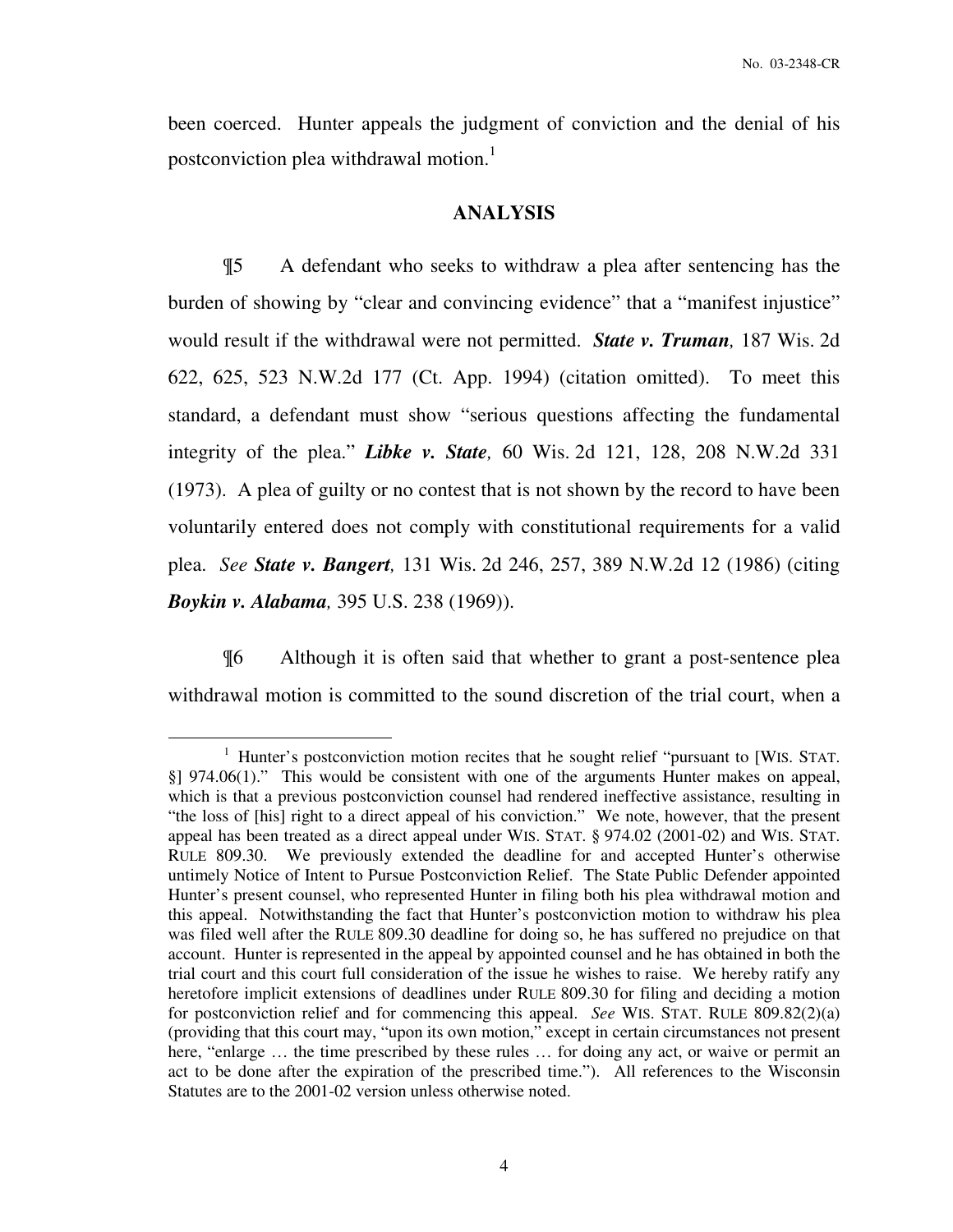No. 03-2348-CR

defendant establishes a constitutional violation, the withdrawal of his or her plea becomes a matter of right and the trial court has "no discretion in the matter" to deny the motion. *Bangert,* 131 Wis. 2d at 283. Whether a plea was voluntarily entered is a question of constitutional fact. *Id*. We affirm the trial court's findings of evidentiary or historical facts unless they are clearly erroneous, but we independently determine whether the established facts constitute a constitutional violation that entitles a defendant to withdraw his or her plea. *Id*. at 283-84; *State v. Sturgeon,* 231 Wis. 2d 487, 496, 605 N.W.2d 589 (Ct. App. 1999).

 ¶7 We have recently recognized a "bright-line" rule that bars "any form of judicial participation in plea negotiations before a plea agreement has been reached." *Williams*, 265 Wis. 2d 229, ¶1. A plea entered following a judge's participation in plea negotiations is "conclusively presumed" to be entered involuntarily. *Id*., ¶16. Hunter, relying on the *Williams* bright-line rule, argues that the trial court's comments at the October 25, 2000 motion hearing constituted judicial participation in the plea negotiation process. He claims that, because the trial court participated in plea negotiations, he is entitled to automatic plea withdrawal regardless of whether his plea was actually coerced. We disagree and conclude instead, as did the trial court, that the record does not support Hunter's claim that the trial court "participated in plea negotiations" within the meaning of *Williams*. Accordingly, there is no "conclusive presumption" that Hunter's plea was involuntarily entered.

 ¶8 Hunter would have us interpret our statement in *Williams* that "*any form* of judicial participation in plea negotiations," *id*., 1 (emphasis added), mandates the automatic withdrawal upon request of a plea tendered after a judge has made comments like those quoted above. We decline to expand the *Williams*  rule to encompass all comments a judge might make regarding the strength of the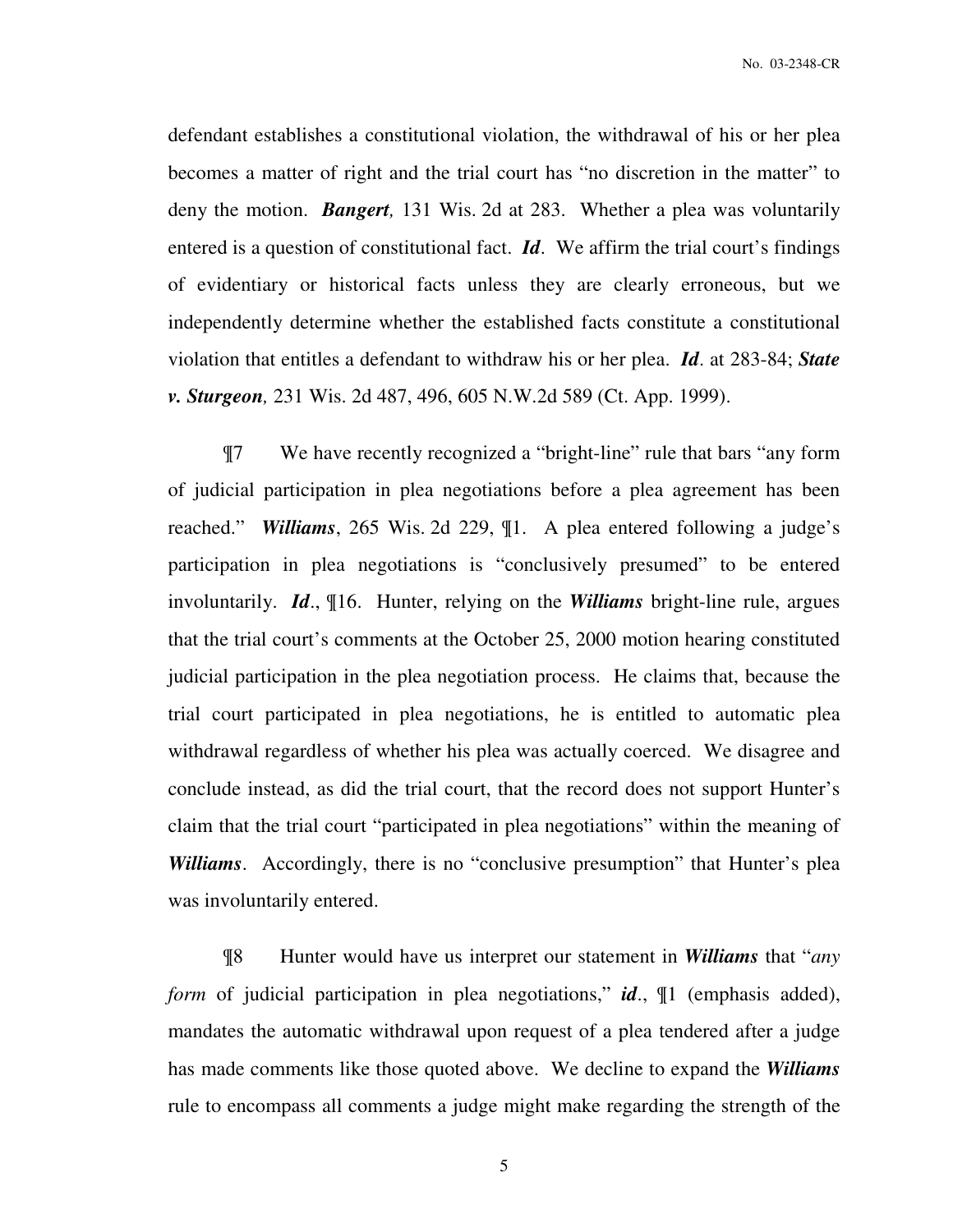No. 03-2348-CR

State's case or the advisability of a defendant giving consideration to a disposition short of trial. To do so would undermine the effectiveness of the rule because the line whose crossing triggers a conclusive presumption that a plea was involuntary would be far less bright. Trial court judges would not know when the line had been crossed or how to avoid crossing it short of avoiding any discussion with a defendant whatsoever regarding the likely future course of the criminal proceedings.

 ¶9 In order to discharge a trial court's case-management responsibilities and prevent the needless clogging of trial calendars with cases that will almost certainly not be tried, a trial court needs to know as early as reasonably possible whether a case appears headed for trial or a plea. The court must therefore be free to inquire of the parties whether they have discussed a resolution or intend to do so, without fear that their comments or inquiries will later be deemed to have constituted "judicial participation in plea negotiations." We share the dissent's concern regarding the inappropriateness of the trial court's comments in this case. (See ¶13.) We conclude, however, that the *Williams* rule does not require automatic plea withdrawal whenever a court expresses its view of the strength of the State's case or advises a defendant to consider the advisability of pursuing a disposition short of trial. Instead, when a court's comments to a defendant are arguably coercive of a plea, it remains the defendant's burden to show that the plea that followed was involuntary.

 ¶10 We turn to the facts in *Williams* to determine what conduct on the part of a trial judge is prohibited as constituting "participation in plea negotiations." On the morning scheduled for trial, the trial judge in *Williams*  invited the defendant, his attorney and the district attorney into chambers to discuss the case. *Id*., ¶3. Following this conference, the parties returned to the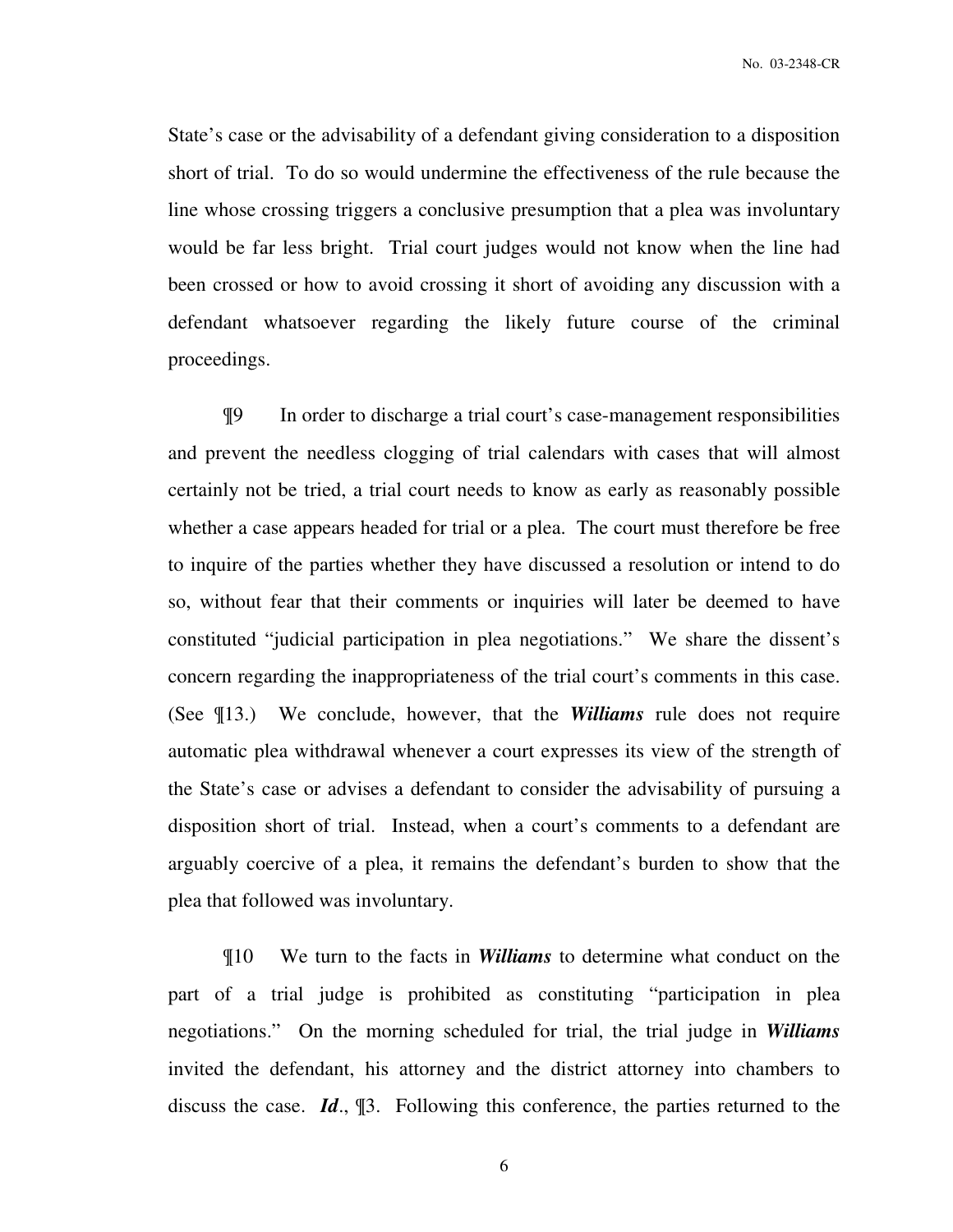courtroom, where the trial court stated on the record that an agreement had been reached in chambers with the "assistance or urging" of the court. *Id*. During the ensuing plea colloquy the trial court made a record of the discussion in chambers, which revealed that the court had discussed possible dispositions and sentence ranges. *See id*., ¶¶4-5. Specifically, the trial court in *Williams* told the defendant in chambers that he faced "eight to ten as possibly years in prison" if he went to trial and lost, and "there was a discussion of a range from one to three as a possibility" if there was a plea. *Id*., ¶5.

 ¶11 By contrast, there is no suggestion in the present record that the trial court was a party or even privy to any plea negotiations between the State and Hunter until the parties announced to the court on April 30, 2001, that they had reached a plea agreement. Hunter points to only the trial court's on-record evaluation of the State's evidence following the suppression hearing on October 25, 2000, and its suggestion to Hunter to "consider carefully" his chances of success at trial given the strength of that evidence, as proof of the court's "participation" in plea negotiations. Unlike in *Williams*, the trial court in this case did not convene an impromptu settlement conference, and it did not make or solicit specific offers of potential sentence ranges. There is nothing in the present record to suggest that the trial court gave the parties any input whatsoever regarding what it considered an appropriate disposition of the charge Hunter was facing. In short, at no time on October 25, 2000, or thereafter, did the trial court suggest or advocate for a particular plea agreement.

 ¶12 Our holding in *Williams* expressly applies only to direct judicial participation "in the plea bargaining process itself," *id*., ¶16, and there is no suggestion in our analysis that the conclusive presumption of involuntariness should extend to any and all comments from the bench that might later be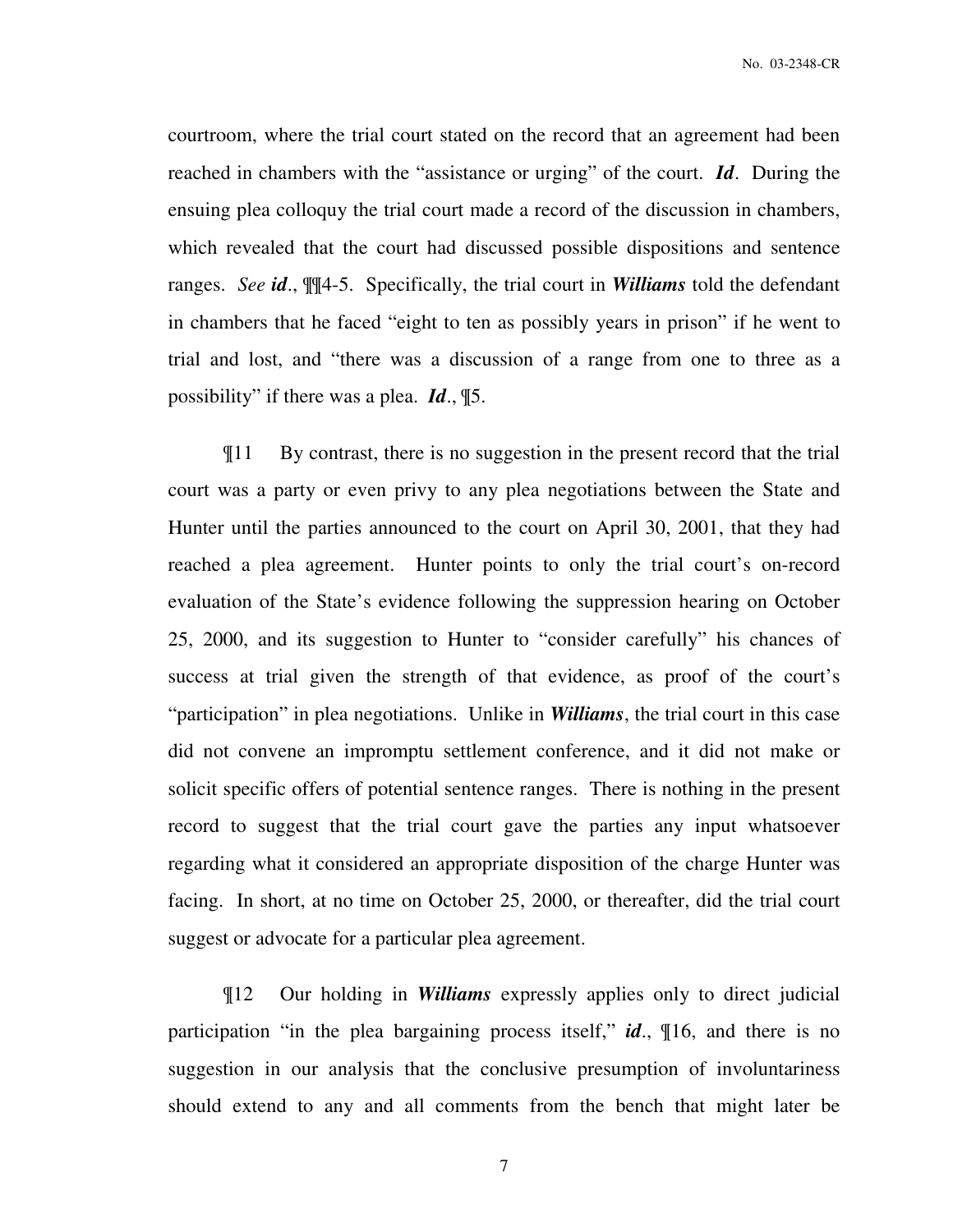characterized as having prompted a defendant to enter into a plea agreement with the State. We conclude that commenting on the strength of the State's case and urging a defendant to carefully consider his chances of prevailing at trial are many steps removed from the direct judicial participation in plea negotiations that occurred in *Williams*. We thus decline to blur the *Williams* bright-line rule by extending it to apply to the present facts.

 ¶13 Although we conclude that the trial court in this case did not "participate in plea negotiations," trial courts should be cautious in their comments regarding whether they believe a given case should be tried or resolved by a plea. Although a certain amount of judicial persuasion is sometimes welcomed by parties to a civil action when it assists them in achieving a satisfactory resolution of their dispute short of trial, the constitutional requirement that a defendant's plea of guilty or no contest be voluntary dictates that there is no similar role for the court to play in a criminal case. We noted in *Williams* that a criminal court judge's role is to serve as a "'neutral arbiter of the criminal prosecution.'" *Id*., ¶16 (citing *United States v. Bruce*, 976 F.2d 552, 557 (9th Cir. 1992)). Comments on the strength of a party's case, or suggestions that a defendant should strongly consider entering a plea, are inconsistent with that role, and, as in this case, may lead to postconviction claims of judicial coercion of a plea.

 ¶14 The trial court concluded that, not only did its October 25, 2000 comments not constitute judicial participation in plea bargaining, but they also did not actually coerce Hunter into pleading no contest. We agree. Much happened between the time of those comments and the time Hunter entered his plea. Thus, it is not surprising that Hunter relies solely on the *Williams* bright-line rule in this appeal. That is, on appeal, Hunter does *not* claim the trial court erred in determining that he, in fact, voluntarily entered his no contest plea on May 2,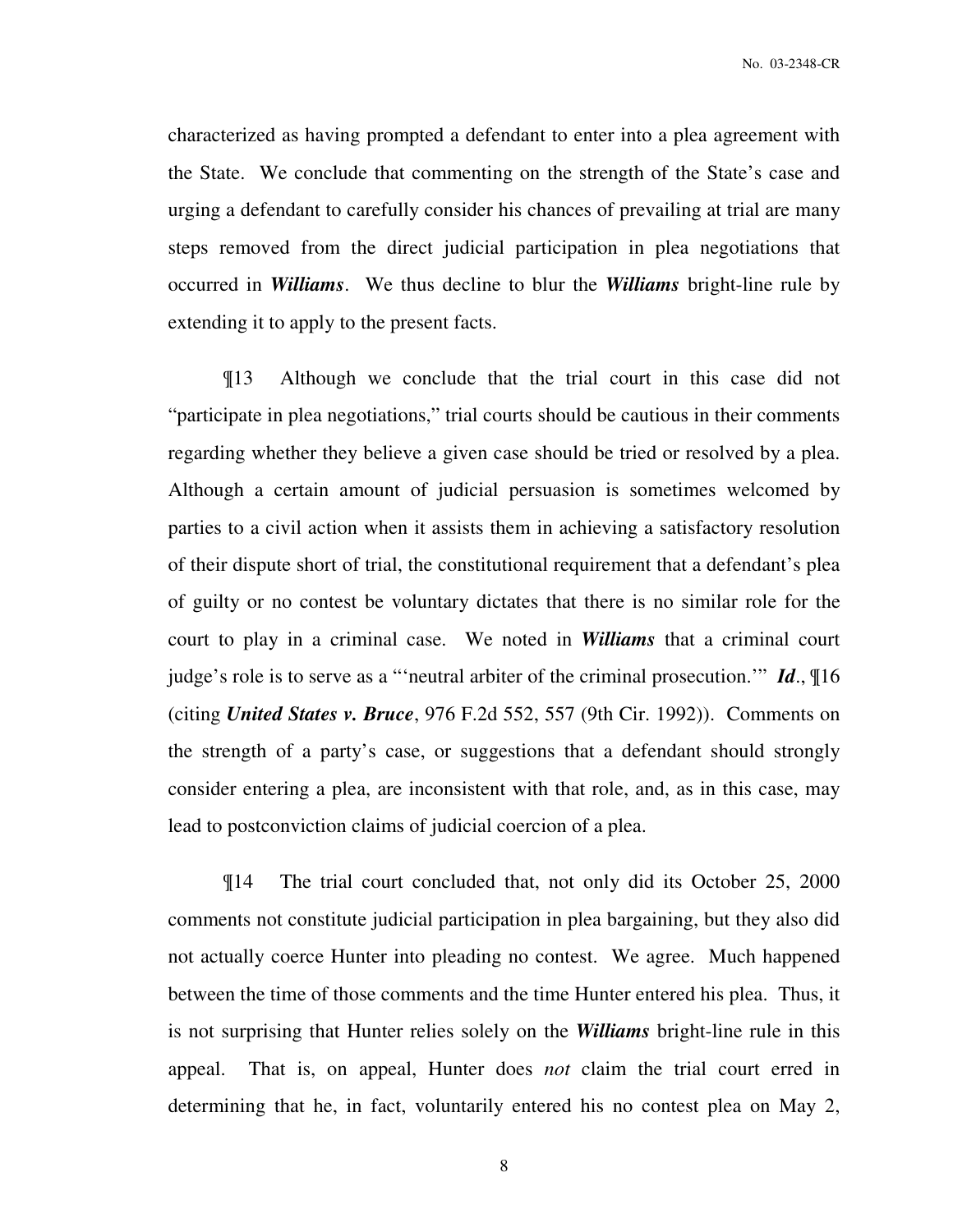2001. Although Hunter does not make the claim on appeal, because we are concerned about the nature of the trial court's comments on October 25, we explain why we are confident that when Hunter entered his plea six months later, he did so voluntarily. Had Hunter pled no contest on October 25, 2000, immediately after the comments at issue, we might well conclude that Hunter's decision to forgo a trial was not entirely one of his own making. But that is not what happened.

¶15 At a status conference on November 9, 2000, Hunter's previous attorney had withdrawn and a new attorney assumed his representation. During a January 3, 2001, court appearance that had been scheduled "for a projected guilty plea," Hunter's new counsel requested additional time to review whether the suppression motion should be renewed or a recusal request filed. The court set deadlines for these things to occur and advised counsel that "[i]f in the course of studying these matters you determine there is a need for a trial in this case, then we will use the next hearing date to schedule a trial." The trial court subsequently, at defense counsel's request, ordered that Hunter undergo a competency evaluation.

¶16 The court received the competency evaluation on March 29, 2001, and determined that Hunter was competent to proceed. His second counsel then asked to withdraw, citing extensive communication problems between her and Hunter. Knowing that the State Public Defender would not appoint a third attorney for Hunter, the court explored whether Hunter wished to and would be able to represent himself at a trial. The court then inquired of counsel whether she would be willing to call at trial the witnesses identified by Hunter, noting that if "Mr. Hunter wants a trial, then we got to have a trial, regardless of the consequences to him if he's found guilty." The court ultimately concluded that the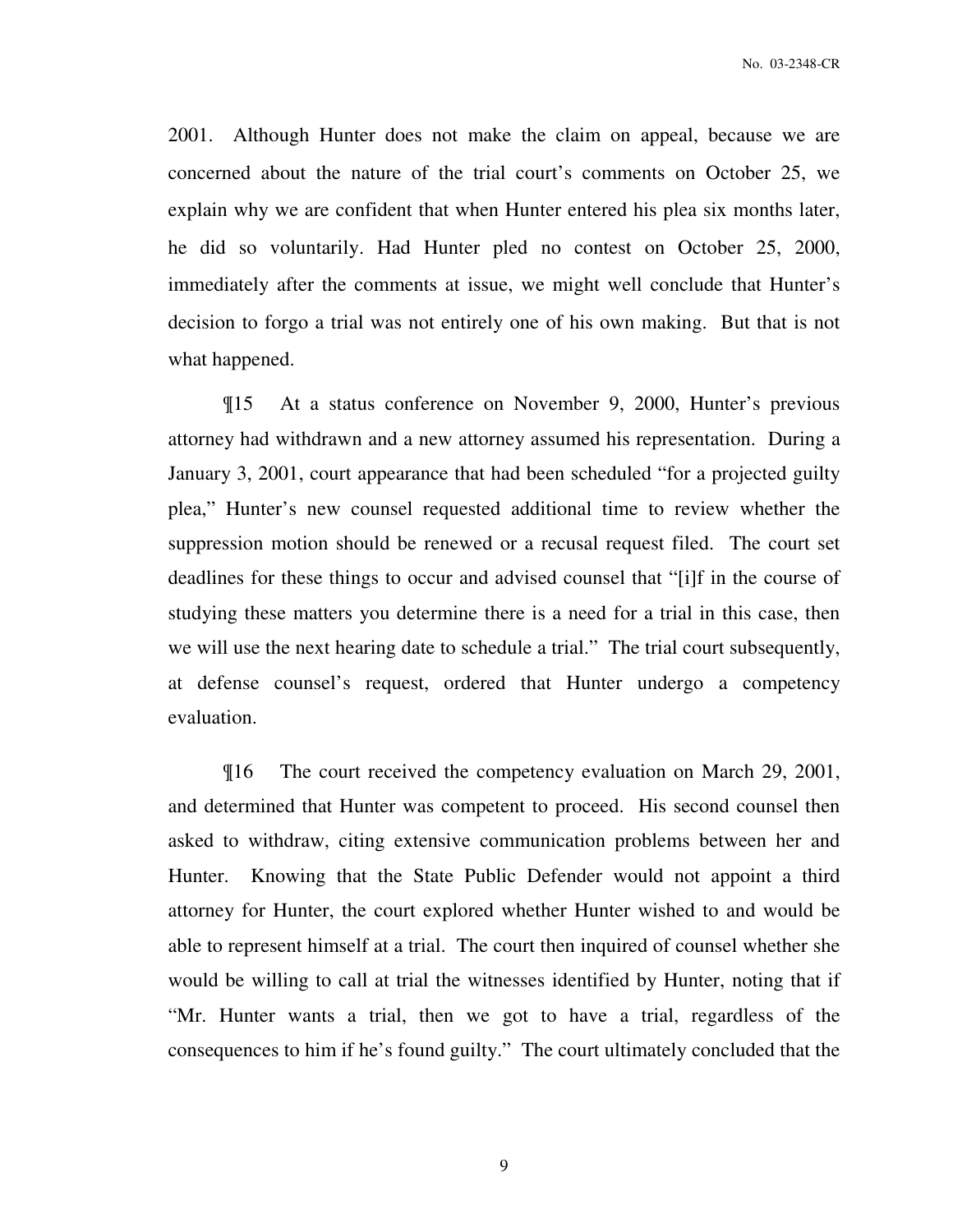difficulties between Hunter and his counsel were not insurmountable and denied the request to withdraw. The proceeding concluded with the following exchange:

THE COURT: Anything else, Mr. Hunter?

[HUNTER]: I wasn't staying at that house.

THE COURT: Mr. Hunter, that's a fact that a jury needs to decide. I can't decide that issue, Mr. Hunter. Mr. Hunter, look at me. Mr. Hunter, that's why we have juries. They decide those factual disputes. No matter how compelling I think your story might be, even if I believed you, I couldn't dismiss this case. The state has the right to take it in front of a jury and prove its case. So it's going to be up to a jury to decide whether they believe these people or not.

One of the things that I'm sure you and [defense counsel] have been discussing, I don't know what you've said, but one of the things I'm sure you've been discussing is how believable is the story that you want the jury to believe. And if it's believable, they'll believe it. And if it's not, they won't. So—

[HUNTER]: I know everybody wants me to just take a plea so this will get resolved.

THE COURT: I just said I'm happy to give you a trial.

[DEFENSE COUNSEL]: You'll get a trial.

THE COURT: Sounds like that's where we're headed. Accordingly, in this case … we'll set a date for trial.

¶17 At a "final pretrial" on April 30, 2001, Hunter's counsel informed the court that a plea agreement had been reached with the State. The trial court accordingly vacated the scheduled trial date and set the matter for a "projected guilty plea" on May 2, 2001. On that date, Hunter tendered a plea of no contest to the single charge against him. The trial court engaged Hunter in an extensive colloquy, inquiring whether he understood, among other things: that he was giving up his "right to have a jury decide whether you committed this crime"; "that all members of the jury would have to agree before you could be found guilty"; "that you give up your right to force the state to come to court with evidence of your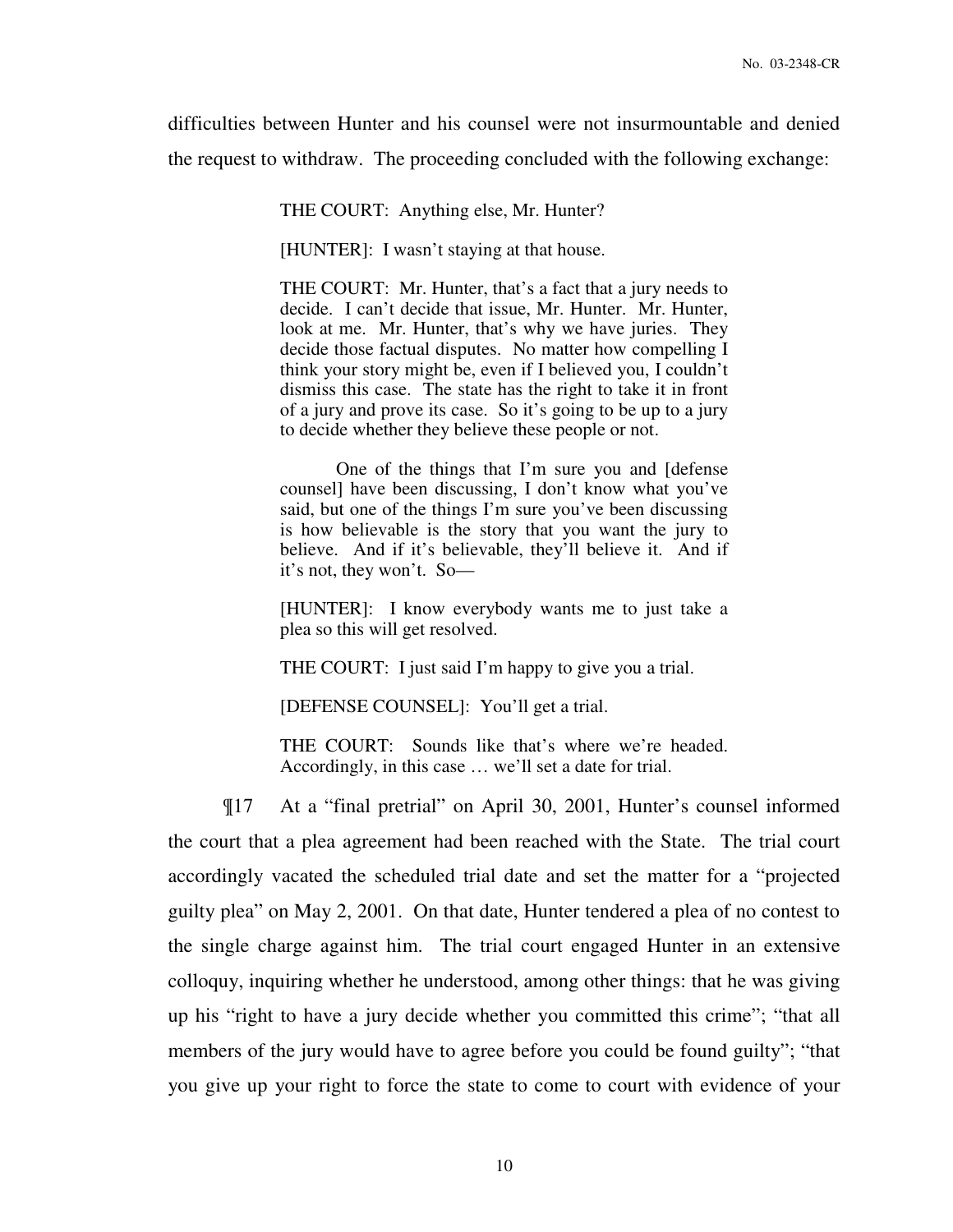crime and prove it beyond a reasonable doubt"; and that he was forgoing all opportunities to cross-examine "those who have accused you" and "to testify … at trial and tell your side of the story if you wish." On each occasion, Hunter replied that he understood. Finally, the court inquired as follows:

> THE COURT: Are you making your decision to plead no contest voluntarily?

[HUNTER]: Yes.

THE COURT: Took a deep breath before you said that.

[HUNTER]: Yes.

THE COURT: You're certain this is what you want to do today. Correct?

[HUNTER]: Yes.

 ¶18 Thus, over six months elapsed between the court's October 25th comments and Hunter's plea, during which time the record indicates Hunter considered his options and discussed them with his attorney. During this time, as well, the question whether Hunter was going to plead or go to trial came up during several court appearances, and when it did, the trial court explained to Hunter that the decision was his and that he had the right to go to trial. It is also clear from the record that Williams did not decide to forgo a trial and plead no contest until some time in late April 2001, at a point when his case had been scheduled for trial. These events and the passage of time between the court's comments on October 25, 2000, and the plea agreement persuade us that the court's comments did not coerce Hunter's plea on May 2, 2001.

 ¶19 We are particularly persuaded by the exchange that took place between the court and Hunter on March 29, 2001. The court explained to Hunter on that date in no uncertain terms that his fate would be decided by jurors who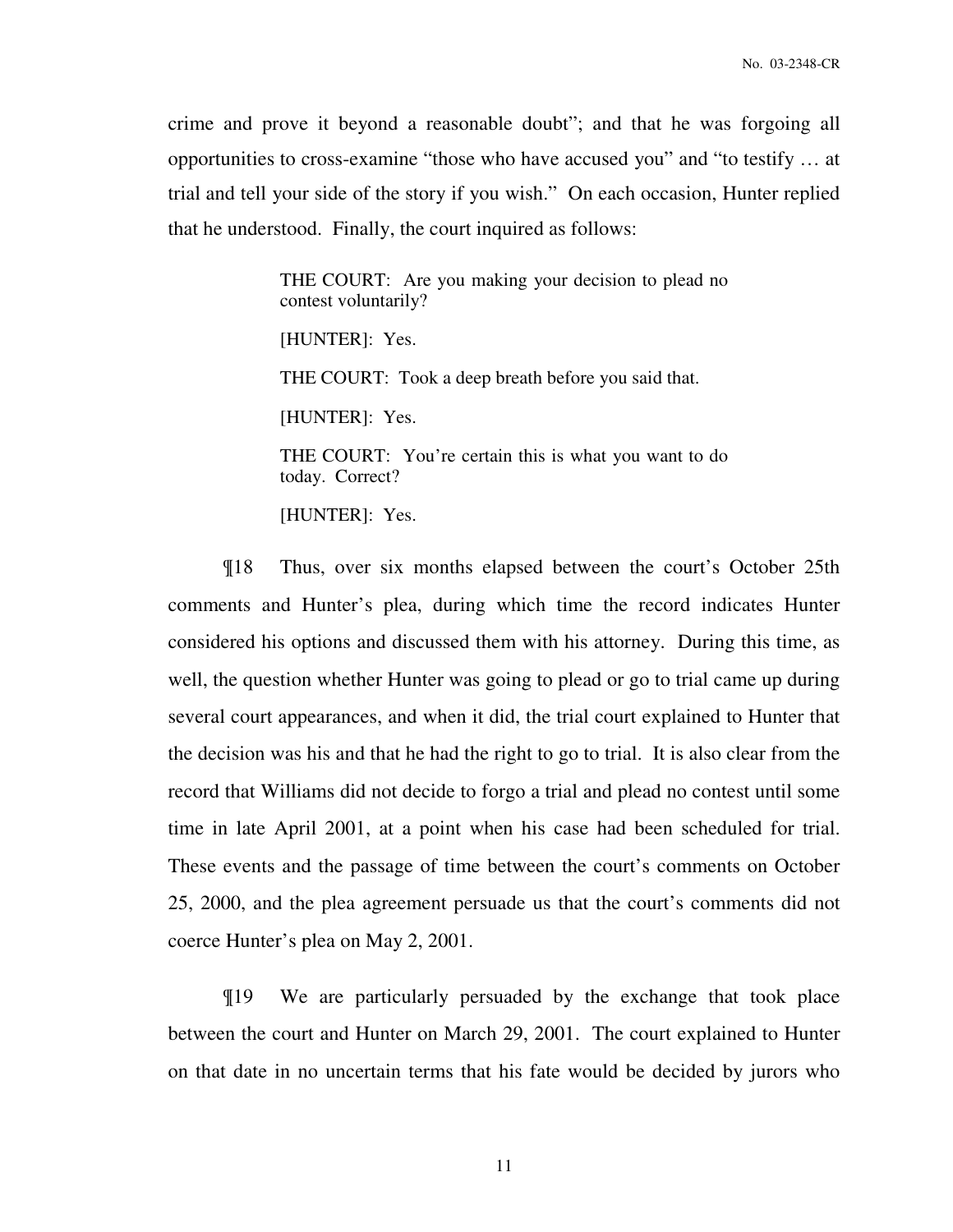would either believe his version of events or the State's, and that the court's impressions regarding the State's evidence were irrelevant to the outcome at trial. The court's and defense counsel's assurance thereafter that Hunter would have his trial, and the court's comment that the case was headed to trial and its scheduling thereof, satisfy us that Hunter knew he had the option to go to trial, and that the choice whether to do so was his. Finally, we observe that the trial court engaged Hunter in a thorough plea colloquy before accepting his plea. In particular, we are impressed by the court's restatement of its question regarding the voluntariness of Hunter's plea after the court sensed hesitation on Hunter's part.

### **CONCLUSION**

 ¶20 For the reasons discussed above, we affirm the appealed judgment of conviction and the postconviction order denying Hunter's request to withdraw his plea.

*By the Court.*—Judgment and order affirmed.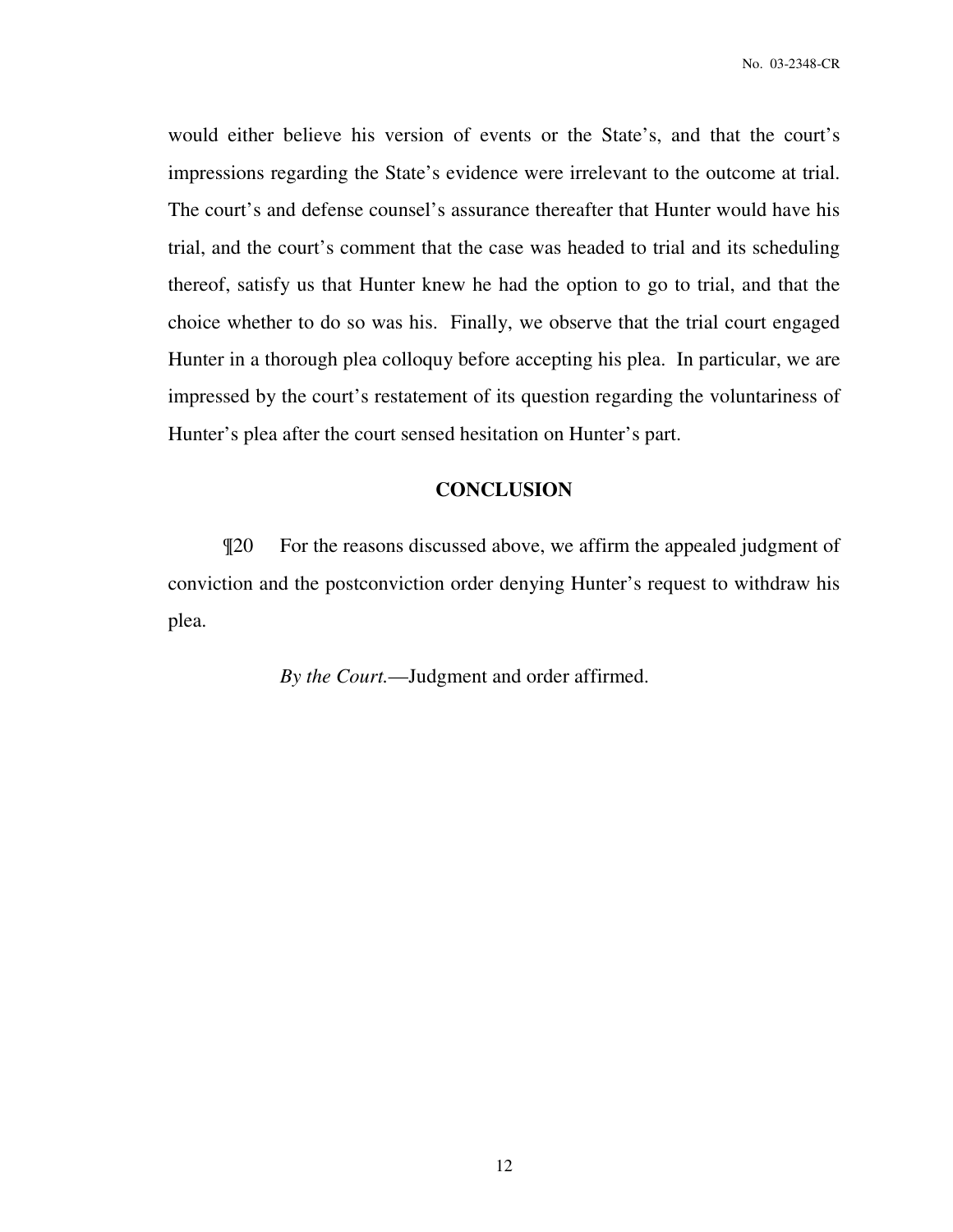### **No. 03-2348-CR(D)**

¶21 DYKMAN, J. (*dissenting*). In *State v. Williams*, 2003 WI App 116, ¶1, 265 Wis. 2d 229, 666 N.W.2d 58, we adopted a rule regarding judicial involvement in plea bargaining which we believed would definitively settle this issue once and for all. We said:

> We conclude that judicial participation in the bargaining process that precedes a defendant's plea raises a conclusive presumption that the plea was involuntary. Therefore, we adopt a bright-line rule barring any form of judicial participation in plea negotiations before a plea agreement has been reached.

Not two years later, the majority has changed this "bright-line rule" to a gray area rule which applies only if the exact facts in *Williams* are repeated.

¶22 The purpose of our bright-line rule in *Williams* was to make afterthe-fact inquiries and prejudice determinations unnecessary. We did not write *Williams* for only the facts of that case. Our whole opinion was an attempt to lay out a rule for future cases that would be easy to understand and follow. We quoted *State v. Wolfe*, 46 Wis. 2d 478, 488, 175 N.W.2d 216 (1970), for the reasons why judicial involvement in plea bargaining was inadvisable:

> (1) [T]he defendant can receive the impression from the trial judge's participation in the plea discussions that he would not receive a fair trial if he went to trial before the same judge; (2) if the judge takes part in the preplea discussions he may destroy his objectivity when it comes to determining the voluntariness of the plea when it is offered; (3) judicial participation to the extent of promising a certain sentence is inconsistent with the theory behind the use of the presentence investigation report and (4) the defendant may feel that the risk of not going along with the disposition which is apparently desired by the judge is so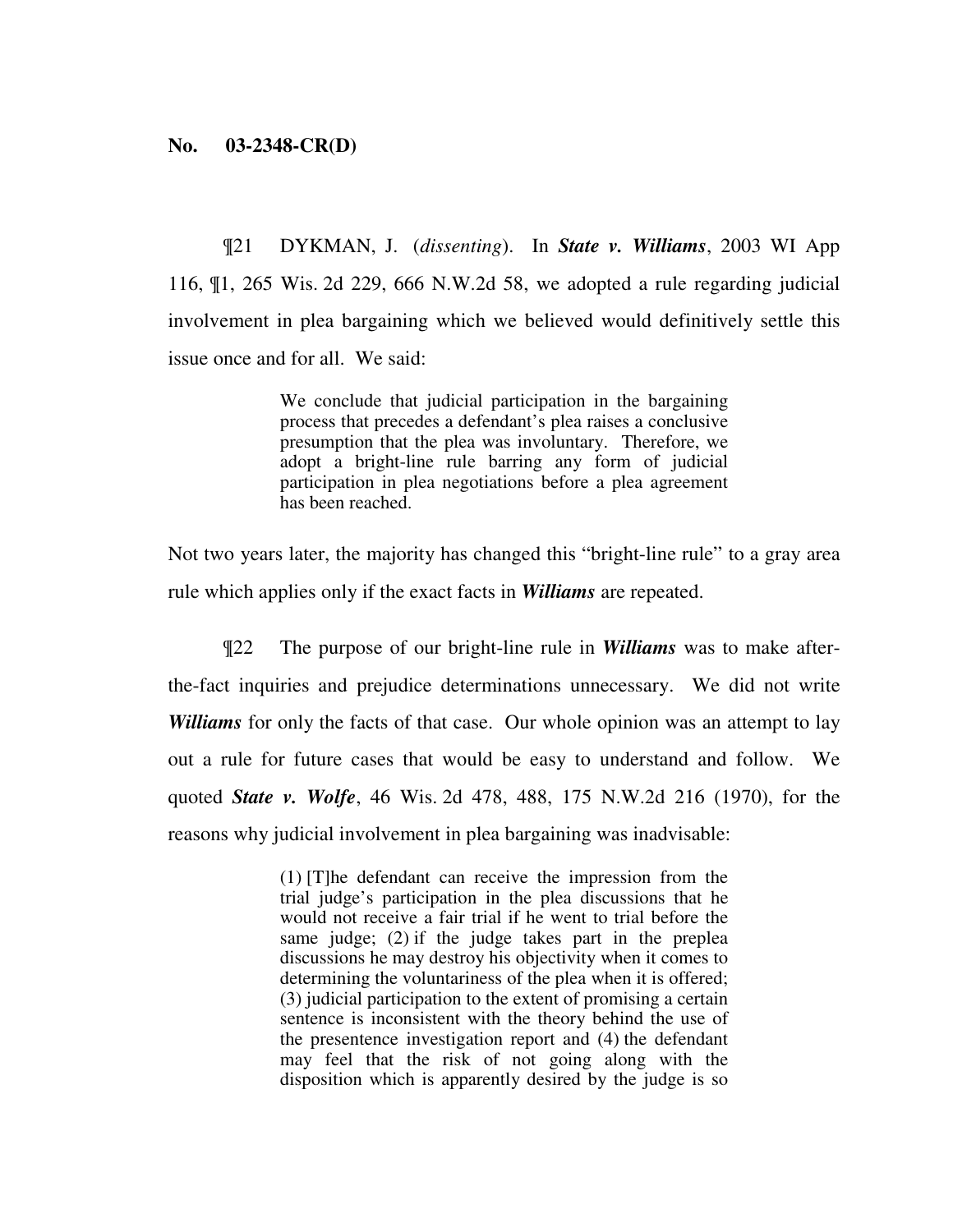great that he will be induced to plead guilty even if innocent.

*Id.*

¶23 The majority focuses only on the voluntariness rationale for avoiding judicial involvement in plea bargaining. *Wolfe* shows that there is more to it than that. The *Williams* bright-line rule was our attempt to make judicial inquiry and analysis by the trial court unnecessary. We recognized the problems inherent in a trial court examining what it said at a previous hearing to see whether its statements did, in fact, coerce a defendant into a plea. The problem, of course, is that Wisconsin trial judges strive to do the right thing, and usually do. But asking a trial judge whether his or her comments coerced a defendant into a guilty plea is unrealistic. Trial judges do not attempt to coerce guilty pleas knowing that they are participating in the forbidden plea negotiation process. The problem arises when trying to determine where in a broad gray area the line is located.

¶24 The issue of voluntariness permeated the hearings in this case. On October 25, 2000, Hunter's attorney told the court that he was unsure whether Hunter was willing to plead guilty. The trial court made it clear to Hunter that if he refused to plead guilty and demanded a trial, he would be convicted and be sentenced more harshly than he would have been had he pled guilty. After hearing this, Hunter asked: "May I say something?" The court replied: "No, you may not."

¶25 There is no question but that the trial court's comments affected Hunter. At a January 3, 2001 hearing, his attorney told the court:

> [M]y client has raised some concerns in regards to a motion hearing that was held before this court back on October 25th of last year.... [H]e is also at this time wanting me to ask the court to recuse itself in regards to further handling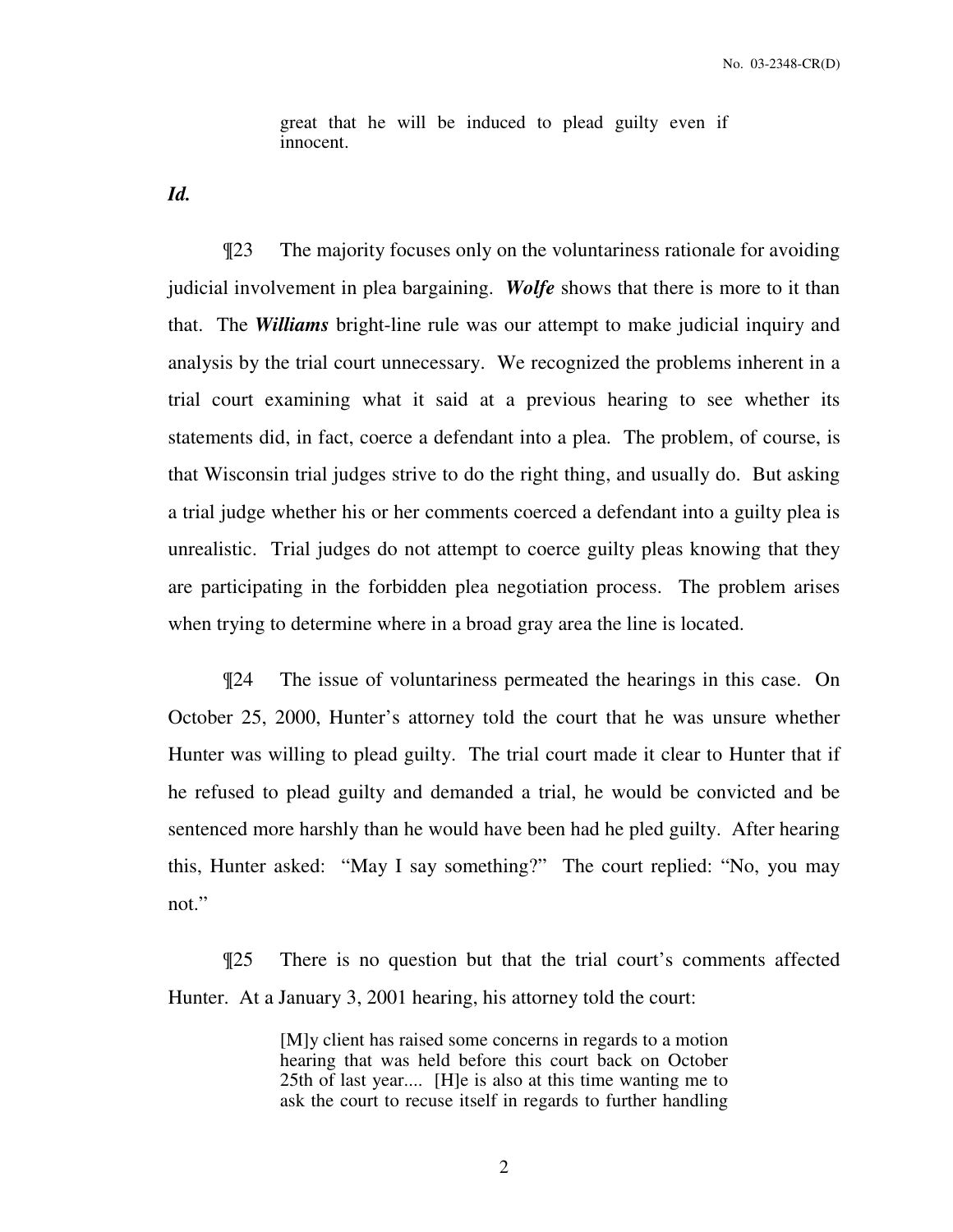of his case. He stated to me that comments that were made by the court during the motion hearing, and again, I'm not here to talk about the truthfulness of what he's telling me, but he does not feel comfortable proceeding in front of this court, whether it be with a trial or a guilty plea.

¶26 After the trial court explained to Hunter that it would not dismiss his case even though Hunter maintained that he was not present at the scene of the crime, Hunter said: "I know everybody wants me to just take a plea so this will get resolved." The court replied: "I just said that I'm happy to give you a trial." When, on April 30, 2001, Hunter changed his plea to no contest, the court asked: "Are you making your decision to plead no contest voluntarily? Hunter replied, "Yes." The court noted: "Took a deep breath before you said that." Hunter said: "Yes."

¶27 The majority's conclusion that the passage of time rendered Hunter's plea voluntary is curious. Despite the passage of six months, Hunter was still reluctant to plead no contest. His attorney explained that the reason for this was Hunter's concern with the trial judge's comments at the October 25 hearing. The majority explains this as time Hunter used to decide that a plea was the best course of action. Given the record, that makes no sense to me. I view the situation as Hunter finally deciding to enter a plea because he realized that if he did not, the judge had told him he would be punished more severely. Coercion does not evaporate just because time has passed. The record here shows that the judge's comments stayed with Hunter from the time they were made until the time he pled no contest.

¶28 Coercion is not the only reason why judicial participation in plea bargaining is inadvisable. In a criminal case, "a defendant is entitled to not only a fair trial, but the appearance of a fair trial ...." *Flowers v. State*, 43 Wis. 2d 352,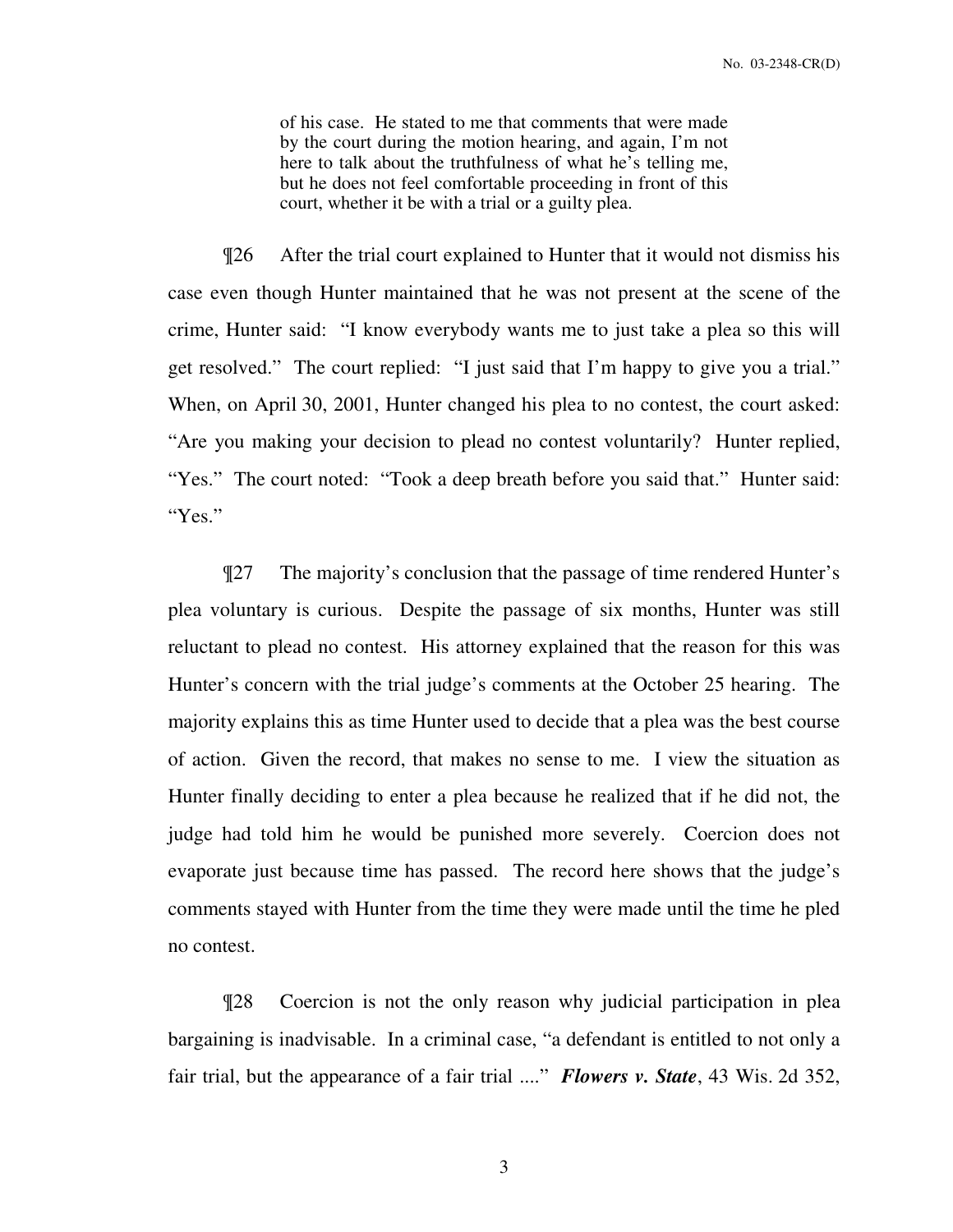362, 168 N.W.2d 843 (1969). After telling Hunter that if he did not plead guilty, his sentence would be more lengthy, the judge explained: "It is unlikely in this case that you're going to be acquitted …." While lawyers and judges would view this as a realistic assessment of a case, a defendant is in a different position. To a defendant, a judge, the person most responsible for his or her fate, has just explained that even before the case is heard, the verdict will be guilty.

¶29 The majority does not discuss institutional problems arising after a judge tells a defendant that his or her jury is going to return a verdict of guilty. Perhaps a convicted defendant's belief as to how the judge arranged for that (erroneous as that belief is) is of little import. But we should strive for a criminal justice system that is viewed as fair and impartial by as many as possible. A judge's expressed pre-trial predictions of a guilty verdict are not helpful to that view.

¶30 What the majority has really done is to overrule *Williams* in all but the case that reoccurs but once in ten years. The bright-line rule has been replaced by a gray-area rule that encourages coercion and will only lead to more appeals. The majority fears an avalanche of cases in which a judge's question whether the parties have discussed settlement results in plea withdrawal. Those fears are unfounded. A question, unless deliberately worded to be a comment, is merely that. Trial courts must be able to control their calendars. That is often done by judicial staff asking attorneys whether a case is going to trial. This, without more, cannot be coercive. Even a judge's on-the-record questions about scheduling are not coercive if all the court needs to know is whether the case is going to trial, the anticipated length of trial and whether the case will be terminated by a plea. I have every confidence that had *Williams* remained the rule, Wisconsin's judges would easily be able to avoid the problems the majority posits.